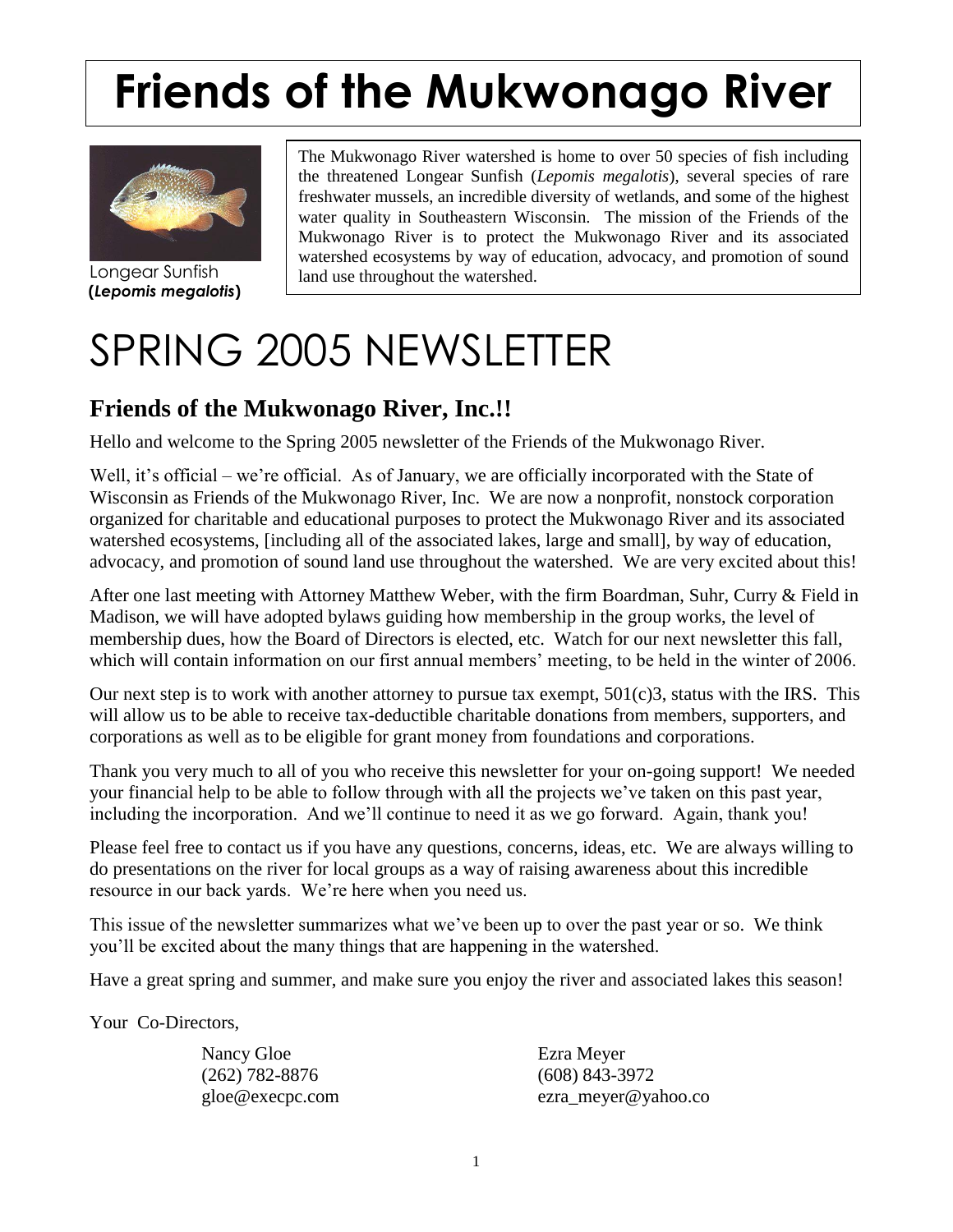#### *Village of Mukwonago* **Better Stormwater Management on the Horizon?**

The village's engineer recently asked us for a letter of endorsement for their application for two DNR stormwater grants. We enthusiastically responded since stormwater and related pollution in the village are a serious threat to the lower portion of the river. Three cheers for the village and their engineer for their efforts to do the right thing for the river!

The first grant would fund a comprehensive stormwater management plan for the village. Currently, development in the village is required to meet (among other things) the village's stormwater



The Mukwonago River (left) as it enters the Fox River downstream (east) of the Village of Mukwonago. Note the difference in water clarity.

ordinance. Unfortunately, we feel the current ordinance is not stringent enough to preserve local water quality, and the Mukwonago River has suffered. With the help of this grant, the village could look at how local water quality has been affected by previous development, how water quality could be improved, and how future development could be managed to minimize or avoid continued water quality deterioration.

The second grant would help cover the costs of a feasibility study to determine if and how a stormwater utility could work in the village. A stormwater utility has the ability to tax those who generate stormwater runoff, particularly those who generate large volumes of runoff. This means that a stormwater utility will always have dedicated funding, which helps ensure long-term maintenance of stormwater management facilities and consistent attention to the issues relating to stormwater.

We maintain that the Village of Mukwonago is an ideal candidate for these state stormwater grants, and we whole-heartedly support the village's initiative for better stormwater management. Keep your fingers crossed that the DNR will recognize how worthy these projects are.

#### **The Friends Presents Waukesha Memorial Hospital with an Award**

On January 30, we presented Waukesha Memorial Hospital (WMH) with a water quality award for the river-friendly design of their D.N. Greenwald Center in the Village's "Gateway District" south of I-43. The Friends' Ezra Meyer presented an engraved plaque (complete with a "trophy" fish) to hospital president Ed Olson at the hospital's ribbon cutting ceremony.

In 2004 we contacted WMH to request that they include "low impact" stormwater management practices in the design of their facility. Our engineer, Doug Eppich from Applied Ecological Services, suggested techniques for reducing stormwater runoff from the hospital development. They would encourage clean stormwater to infiltrate into the ground, eventually recharging the groundwater that the river and associated plants and animals rely on (not to mention all of us who live in the watershed and drink that water). WMH eventually incorporated all of our suggestions into their project. Thank you, Waukesha Memorial Hospital!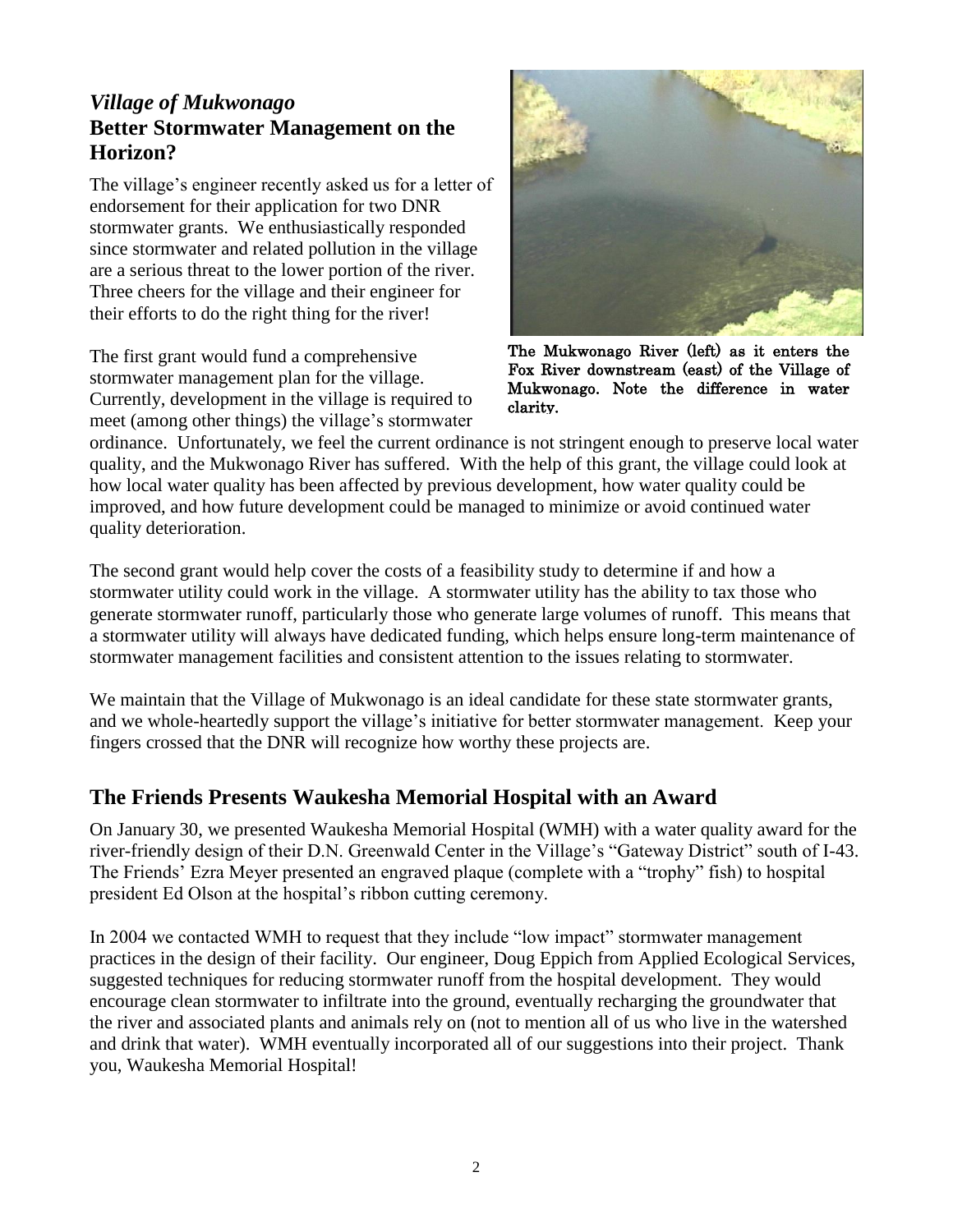This was the Friends' second water quality award. The first was given to then Town of Mukwonago Board Chairman Tom Stuart for his leadership in establishing policies to control the quality of development in the town as well as the rate of growth.

#### **Village's Annexation of Parcels in Town of Waterford Nixed**

As reported in the *Mukwonago Chief* last October, the Mukwonago Village Board voted to reverse an earlier decision to annex approximately 580 acres from the Town of Waterford (in Racine County) into the Village of Mukwonago. Town of Waterford residents and officials had vigorously opposed the annexations, and the State Department of Administration had also previously issued an opinion against the annexation.

The decision is particularly important, as a state law passed earlier this year forbids annexations across county lines unless a municipality already has lands in that county. This essentially closes the door to future Racine County annexations by the village.

Why are we concerned about where the Village of Mukwonago annexes land? Some of the existing municipal water supply wells that the village relies on to provide water to its residents and businesses draw their water from the same groundwater aquifers that feed the Mukwonago River and help maintain its flow, its extremely high water quality, and the abundance of plant and animal species that live in and around the river. What's more, future wells that the village would need to supply newly developed areas would likely be located where they also tap into the same groundwater that supplies the Mukwonago River and area lakes. Too much pumping from the shallow aquifers that feed the river could cause irreparable harm to it, its natural inhabitants, and those of us who enjoy its pristine nature.

As always, we urge the Village of Mukwonago to stop dragging its feet on revising its comprehensive plan (required under the State's "Smart Growth" Comprehensive Planning law by the start of 2010) and to really work hard when the plan is revised to incorporate the views and opinions of the public on how much growth is right for the Village of Mukwonago, where it is appropriate to grow and where it is not, and, of course, what kind of development is desired. We are confident that when the village does this, the message from the citizens will be loud and clear that growth that is detrimental to the Mukwonago River is not smart growth.

#### **Another Village / Town Boundary Agreement Reached**

In another positive move, the Village of Mukwonago has signed a boundary agreement with the Town of East Troy (from which the village had previously annexed land). Boundary agreements fix municipal boundaries for a given amount of time (usually 20-30



years), setting forth a procedure for how land at the transition between village and town will develop. The village has had a boundary agreement with the Town of Mukwonago for some time.

The existence of these two boundary agreements essentially means that there is a finite amount of land that the village can annex to its north, south, and west, at least for the time frames of the two agreements.

Again, when the village decides to update its comprehensive plan, the issue of how far out the village should grow in any direction must be considered. We envision a citizen-driven comprehensive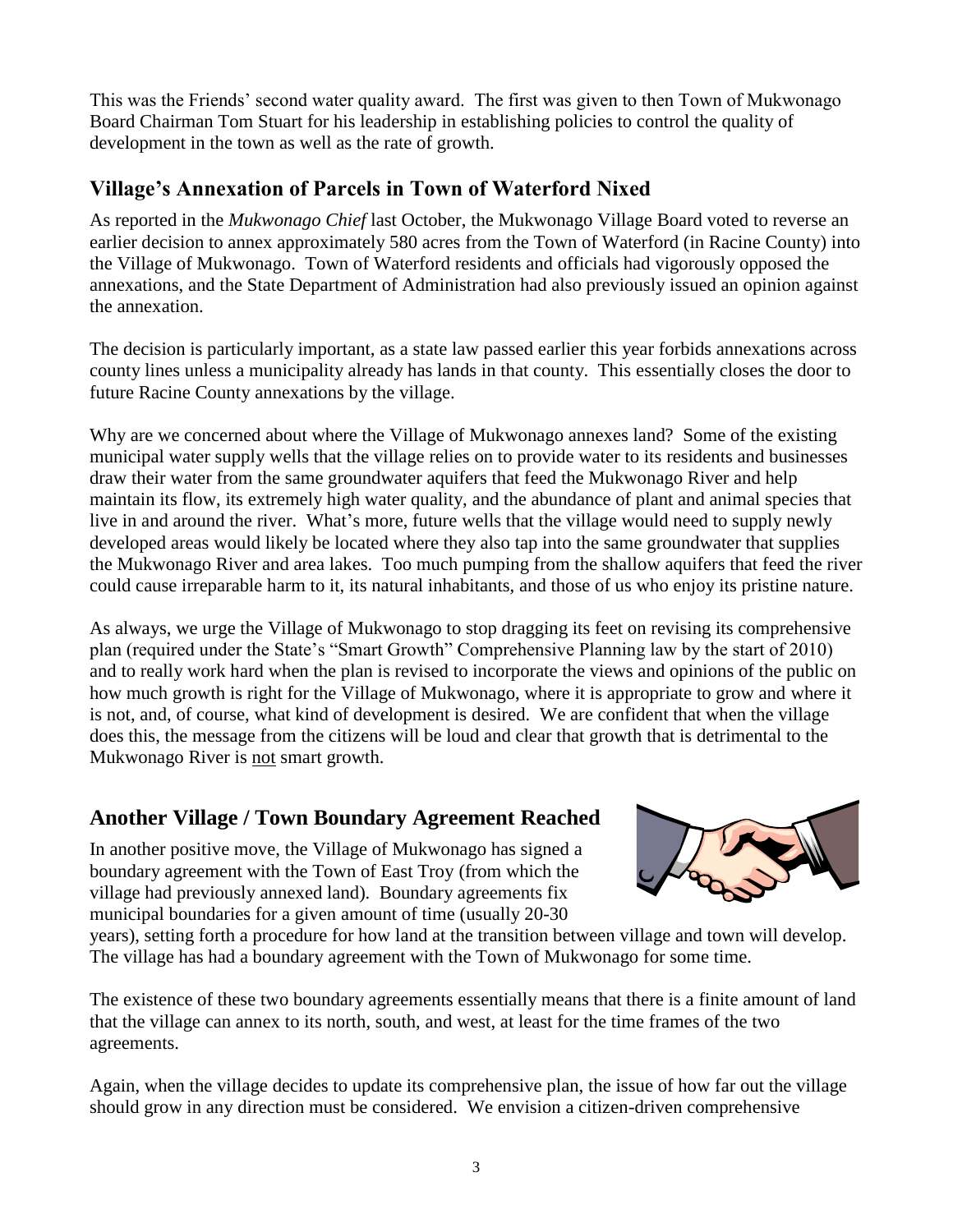planning process that will yield a result where logical, natural boundaries of village growth emerge and are solidified through future boundary agreements with surrounding towns.

#### **Remodeling the Old Wal-Mart Store**

We have recently been in contact with Wal-Mart officials in Bentonville, Arkansas about the remodeling project at the old Wal-Mart store off of Highway 83. We have long been aware of stormwater problems at this site caused by the large areas of impervious surface (parking lots and bigbox roof) and poorly designed stormwater management facilities for the existing Wal-Mart and adjacent businesses (all of which are located right next to the river!). The Friends are asking Wal-Mart to do stormwater management improvements while they work on that building this summer. So far we have not gotten any answer from Wal-Mart, but we will continue to politely press our cause in hopes that we can regain some ground that was previously lost in the ongoing battle to preserve water quality in the lower portion of the river.

#### *Town of Mukwonago* **Update on Purchase of Development Rights Proposal**

Friends Co-Director Ezra Meyer continues to play an active role on the Town of Mukwonago's Purchase of Development Rights (PDR) committee.

As a step toward an eventual recommendation to the town board on the feasibility of a PDR program for the town, the Committee decided about a year ago to hire a consultant to undertake a study to help shed some light on the costs of community services in the town.

The idea behind this kind of study is that it is important to understand both the contributions certain kinds of land make to a community's tax base / tax revenues and the impact these kinds of land have on the costs incurred by the community to provide services.

An example is that a 200-acre farm requires only one household garbage pick-up per week, sends (on average) only 1 to 3 children to the schools and rarely requires police or fire service. However, if that 200-acre farm were subdivided into 60 house lots, there would be more garbage to pick up, many more kids in the schools, and a greater need for police and fire services to serve

#### **Purchase of Development Rights**

*The Friends would be glad to see purchase of development rights programs adopted in all of the Mukwonago River watershed's towns (Eagle, Mukwonago, Genesee, East Troy, and Troy), or perhaps even at the level of Walworth and Waukesha Counties. PDR is an effective technique for keeping farmland and other valuable open spaces open forever while preserving options for farmers and other large landowners who would rather not develop.*

*The way a PDR program works is that the community provides monetary compensation to a landowner who is willing to restrict his or her land from being able to be developed or subdivided forever. Compensation is equivalent to the land value the property owner gives up by restricting his or her land in this way. Unlike zoning and subdivision controls, landowner participation in PDR is entirely voluntary.* 

*Although it can be somewhat expensive, countless examples exist from across the country (a few right here in Wisconsin) where citizens have voted in a referendum to tax themselves a little bit more to pay for everlasting farmland and open space preservation through PDR.* 

the homes and the families residing in them. All of these things cost the community (i.e., taxpayers) money, and it is not always the case that the tax base and revenues generated by development, like this hypothetical subdivision, make up for the increased demand for services.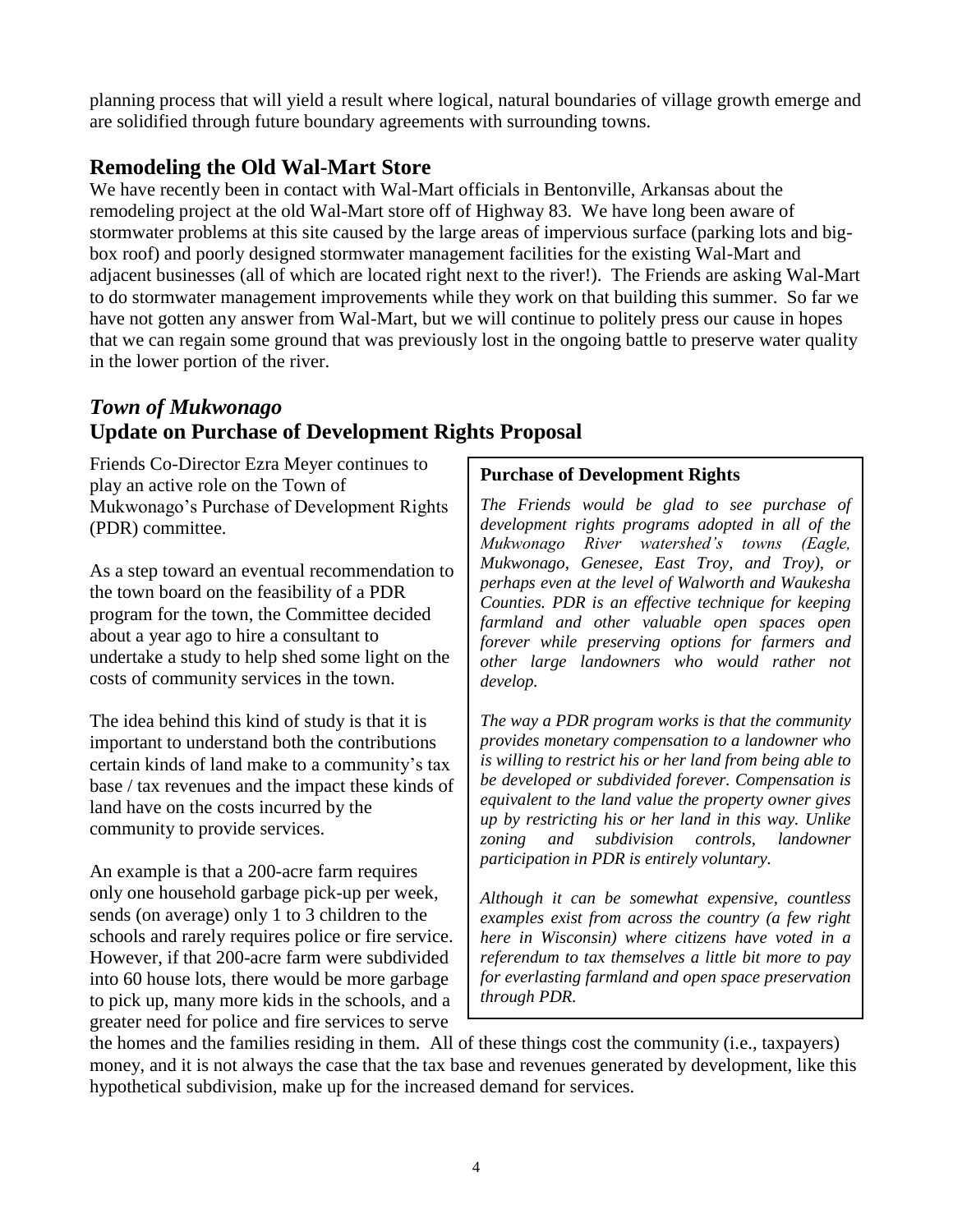In fact, in most of community services studies performed around the country in the past decade or so, the costs of services for residential development have been shown to be significantly greater than the contribution that residential development makes to tax revenues. In short, residential development

often does not pay for itself. Instead, other land uses in a community--like farms, open lands, and commercial and industrial land --carry the burden of the costs required to support residential development.

The rationale for performing a study of this kind for the Town of Mukwonago was that if the numbers turned out to be consistent with those found elsewhere, then we would have one more strong argument for pursuing a PDR program in the town–namely, that using PDR to keep open land from being developed would benefit town taxpayers (in the pocketbook, not just in improved quality of life) by preventing the excess costs associated with the development of those lands.



Aerial view of the Mukwonago River in the Town of Mukwonago

The consultant hired by the town performed a one-year costs of community services study looking at 2003

costs and revenues associated with residential, commercial, agricultural, and open lands in the town. The results, though somewhat different than the typical results from this kind of study, show that commercial, agricultural, and open lands in the town pay in more than they receive in services.

The study also showed that in the Town of Mukwonago, existing residential development does pay its way (contrary to the case in many other studied communities). This is due to the fact that residential land uses make up the vast majority of the assessed value (tax base) in the town, which essentially forces residential land as a land use category to cover all the costs of services not covered by other land uses. Since residential use creates most of the costs, this is only fair.

A deeper look at the results reveals something more interesting, though. New residential development in the town clearly requires significantly more services than the open land it replaces, and the costs associated with providing those services fall on two groups of taxpayers in a way that many would agree is not fair: open land (farms, forests, wetlands, etc.) and *existing* residential land pay a significant portion of the new costs associated with new residential development.

The Friends feel that a PDR program makes sense for the Town of Mukwonago and will continue to voice that opinion on the PDR Committee. We feel that the results of the costs of community services study help bolster the already strong rationale for pursuing PDR.

#### **Rainbow Springs' Owners Continue to Pursue Development of Golf Course Land**

According to another recent *Mukwonago Chief* article, the owners of the Rainbow Springs Golf Course continue to work toward large-scale residential development of their property in the Town of Mukwonago and across the Walworth County line in the Town of East Troy. The owners are once again looking at extending sewer service from the Village of Mukwonago to their property, probably in hopes that the existence of sewer would allow them to justify much greater development density on the site (a past plan showed nearly 1,500 homes on the 900-acre site!).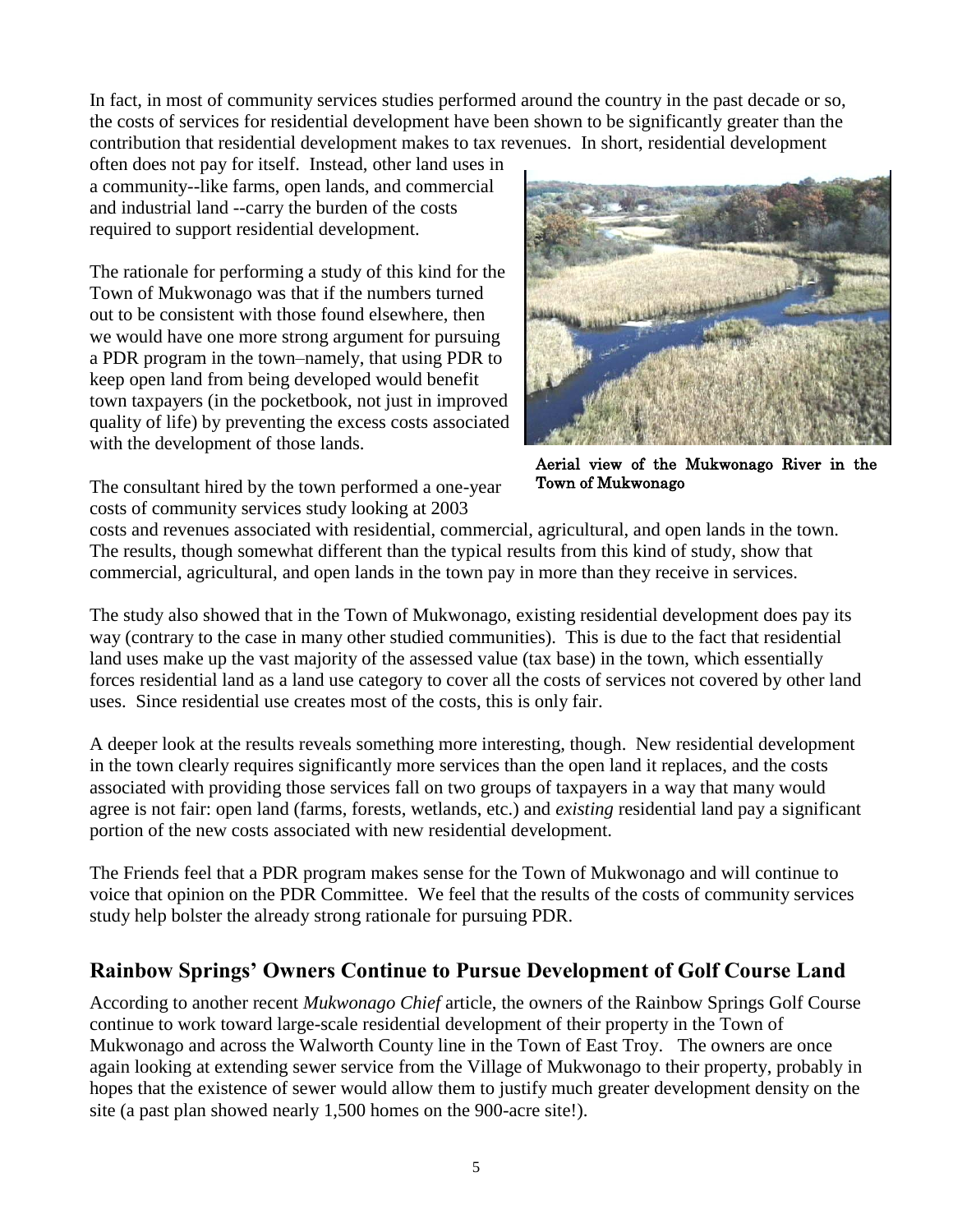This past year the State (DNR) and The Nature Conservancy made an offer to purchase this property with the intent of keeping it in a natural state and potentially allowing public access for educational, scientific, and recreational purposes. The property's owners turned down the offer, preferring instead to look for a developer willing to pay far more than the property is actually worth.

The Friends have watched this situation closely and successfully argued against major development of this property both at Waukesha County planning hearings and at meetings of the Town of East Troy planning commission. Ideally, we would like to see this property (one of the largest undeveloped properties in the area, and one that is located right on the Mukwonago River in an area not very wellsuited to development) remain an open space, and we will continue to work toward that goal.

#### **Phantom Lake Well Update**



Most have probably heard about concerns among many residents of the Phantom Lakes over the potential for the Village of Mukwonago to locate a new municipal water supply well on the Phantom Lake YMCA Camp property on the shores of Upper Phantom Lake. A recent *Mukwonago Chief* article reported that the pump test for the Village of Mukwonago's potential well at this site is on hold until the fall of 2005 at the earliest. Hopefully, this helps buy some time for the folks from Phantom Lakes Management District and others (including the Friends)

to try to work with the village to properly test the impacts of this potential well on the lake and river. Village officials have indicated on numerous occasions that they will not proceed with the well if it becomes clear that it may cause environmental harm. Again, we will work to keep you informed.

#### *Town of Eagle*

#### **Fish Passage on Jericho Creek Improved**

Last October, the WDNR, with the help of the Friends, made an effort to address a fish passage problem created by the new Highway LO bridge over Jericho Creek. Highway LO crosses over Jericho Creek, a tributary to the Mukwonago River, just east of Eagleville School and just west of Highway E in the Town of Eagle.

When the Waukesha County Department of Transportation rebuilt the bridge last summer, they also replaced the culvert. The creek now flows through this large, divided concrete box beneath the bridge (see above). The problem with the box culvert's design was that most of the time water



Stream improvements at the Highway LO bridge over Jericho Creek

flowing through the box was too shallow for fish (including Brook Trout living in that part of the stream) to be able to make it through.

The Friends' Nancy Gloe worked with Mareth Kipp, County Supervisor from North Prairie, to urge the County DOT to help address the problem they had created. Within a couple weeks of Supervisor Kipp's request, the DOT agreed to deliver a truckload of large stone to the site to address the problem (Thank you, Supervisor Kipp!). DNR employees and Friends volunteers provided the labor to place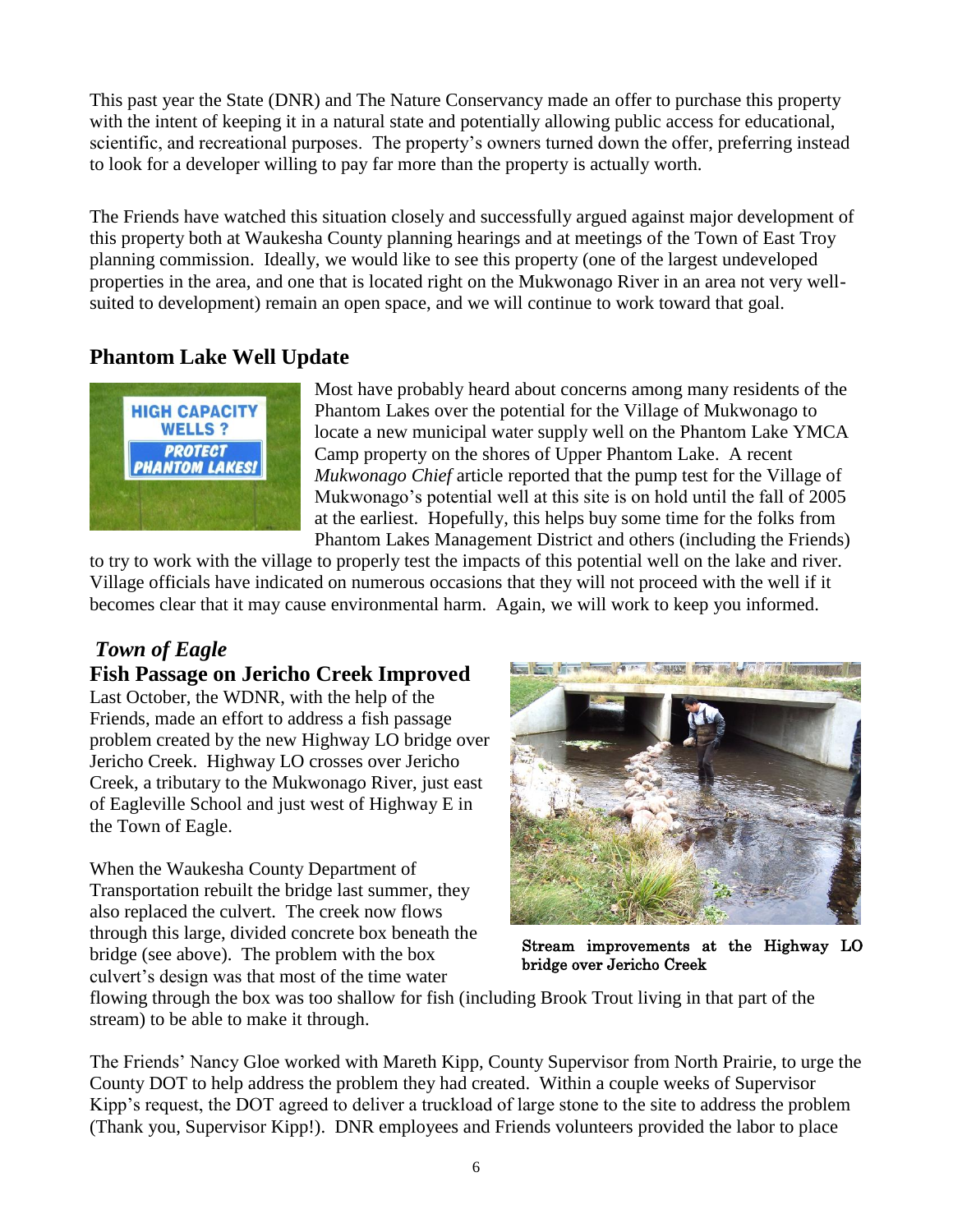the stone such that the creek now flows mostly though half of the box culvert, keeping the water deep enough for fish to be able to get through. We will continue to monitor the situation to make sure that the fish aren't still getting "stuck" below the bridge.

#### *Town of Troy / East Troy* **Village of East Troy Well / Lake Beulah Concerns**

The Lake Beulah Management District and the Lake Beulah Protective and Improvement Association continue to fight a multi-pronged effort to keep the Village of East Troy's new well along the south shore of Lake Beulah from damaging water quantity and quality in the lake (a very important part of the south branch of the Mukwonago River). For more information on the well proposal and efforts to address environmental concerns surrounding the well, go to the association's home page at <http://lakebeulah.org/> and click on **Proposed Well**.

One effort being organized for this summer (probably sometime in mid-June) is a Town Hall Meeting for citizens and elected officials from all the Mukwonago River watershed communities (Town and Village of Eagle, Town and Village of East Troy, Town and Village of Mukwonago, and Town of Troy) to learn about and discuss issues relating to new high capacity municipal water supply wells and their potential impacts on our lakes and rivers. We will forward more information on this event.

#### *Miscellaneous*

Last year Dr. Tim Ehlinger, Professor of Biology from UW-Milwaukee, who some of you may recognize from the *Glacial Refuge* video, gave us a copy of a 2003 report (entitled *Status of Stream Habitat, Aquatic Biotic Integrity & Longear Sunfish Populations in the Mukwonago River Watershed*), which he and some of his graduate students had put together on the state of the Mukwonago River. This excellent, informational report made us aware of some existing water quality problems that we had not known about and helped us to be able to document some others that we were already aware of. We are happy to send along an electronic or paper copy of the report to anyone interested in reading it. If you are interested, please call Nancy at (262) 782-8876.

\_ \_ \_ \_ \_ \_ \_ \_ \_ \_ \_ \_ \_ \_ \_ \_ \_ \_ \_ \_ \_ \_ \_ \_ \_ \_ \_ \_ \_ \_ \_ \_ \_ \_ \_ \_ \_ \_ \_ \_ \_ \_ \_ \_ \_ \_ \_ \_ \_ \_ \_ \_ \_ \_ \_ \_ \_ \_ \_ \_ \_ \_ \_ \_ \_ \_ \_ \_ \_ \_ \_ \_ \_ \_ \_ \_ \_ \_ \_ \_ \_ \_ \_

(cut here) (cut here) (cut here)

### **Friends of the Mukwonago River, Inc. P.O. Box 145 Mukwonago, WI 53149-0145**